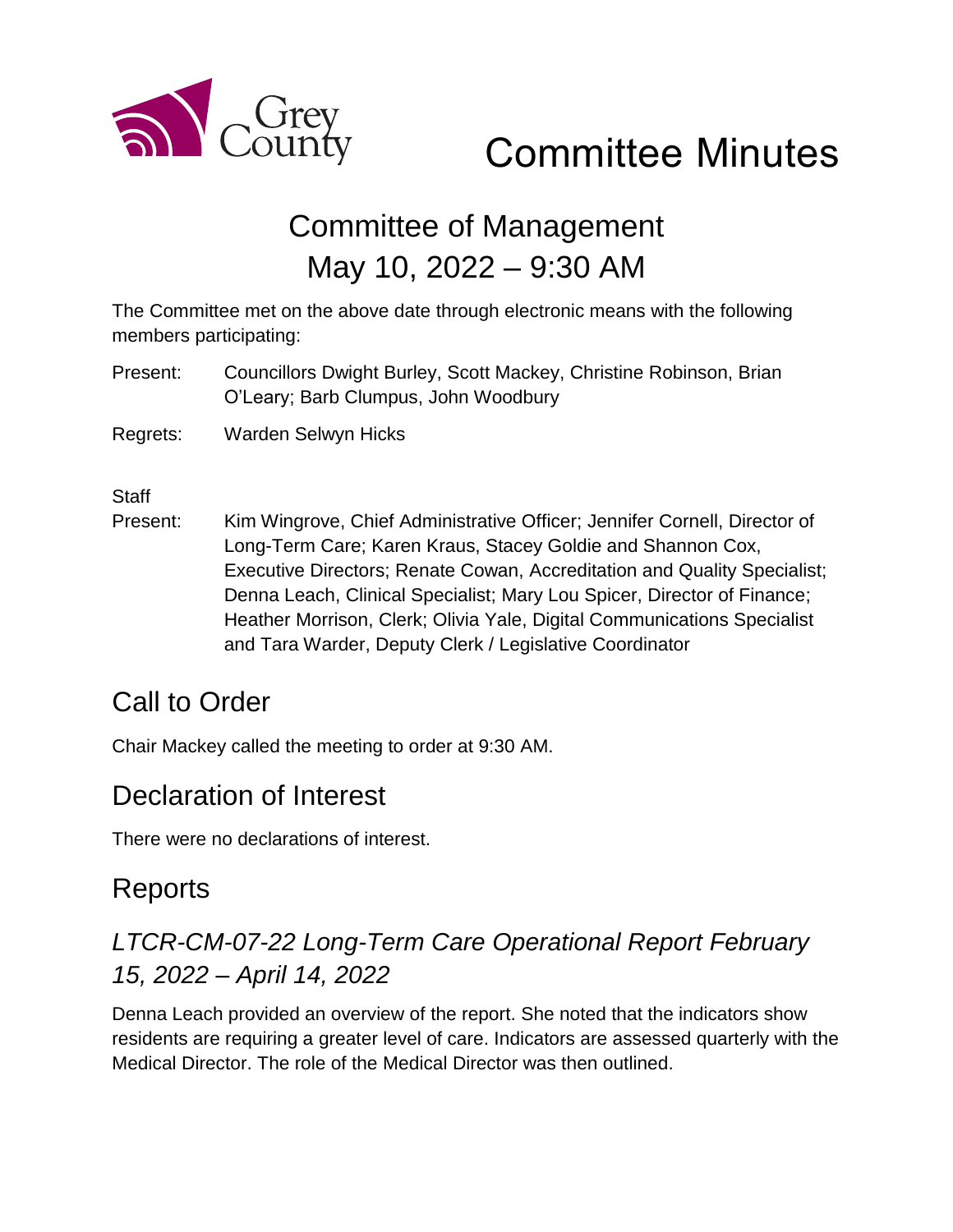There are opportunities for quality improvement, including use of electronic medical records and enhancing palliative care for residents. All items are anticipated to be completed in the upcoming year.

Stacey Goldie then addressed the Committee, noting that there was one visit from the Ministry. The inspection was conducted at Lee Manor. Infection Prevention and Control Practices (IPAC) were reviewed, as well as policies and procedures. No areas of noncompliance were issued.

Shannon Cox addressed the Committee regarding the outbreaks that occurred during the reporting period. She noted that Lee Manor and Grey Gables experienced outbreaks, including COVID-19 and respiratory outbreaks. All outbreaks were managed effectively and contained. It was further noted that all admissions and transfers are suspended during an outbreak until cleared by public health. Admissions in between outbreaks can prove to be difficult.

Karen Kraus spoke to the efforts to recruit for the care communities. There are an increasing number of applicants. Colour it stories were then shared regarding the unification of two former roommates.

Chair Mackey noted that he had the opportunity to visit a family friend at Grey Gables. The staff were well engaged, and the resident provided positive feedback on the experience.

*CM10-22* Moved by: Councillor Burley Seconded by: Councillor Clumpus

**That report LTCR-CM-07-22 regarding a Long-Term Care Operational Report dated February 15, 2022 – April 14, 2022 be received for information.** 

Carried

#### *LTCR-CM-08-22 Long Term Care Covid-19 Update*

Jennifer Cornell addressed the Committee on a long-term care COVID-19 update. She noted that COVID-19 outbreaks continue in homes across the Province alongside the easing of restrictions.

The homes continue efforts to offer third doses to designated care partners and team members as they become eligible. Fourth doses are being offered for eligible residents, team members and Designated Care Partners (DCPs).

Further, surveillance testing continues to be a focus. In each of the homes, rapid antigen tests are performed at every visit and every shift which is above the requirement of the Ministry. She noted that on average, between 1 and 3 positive cases per week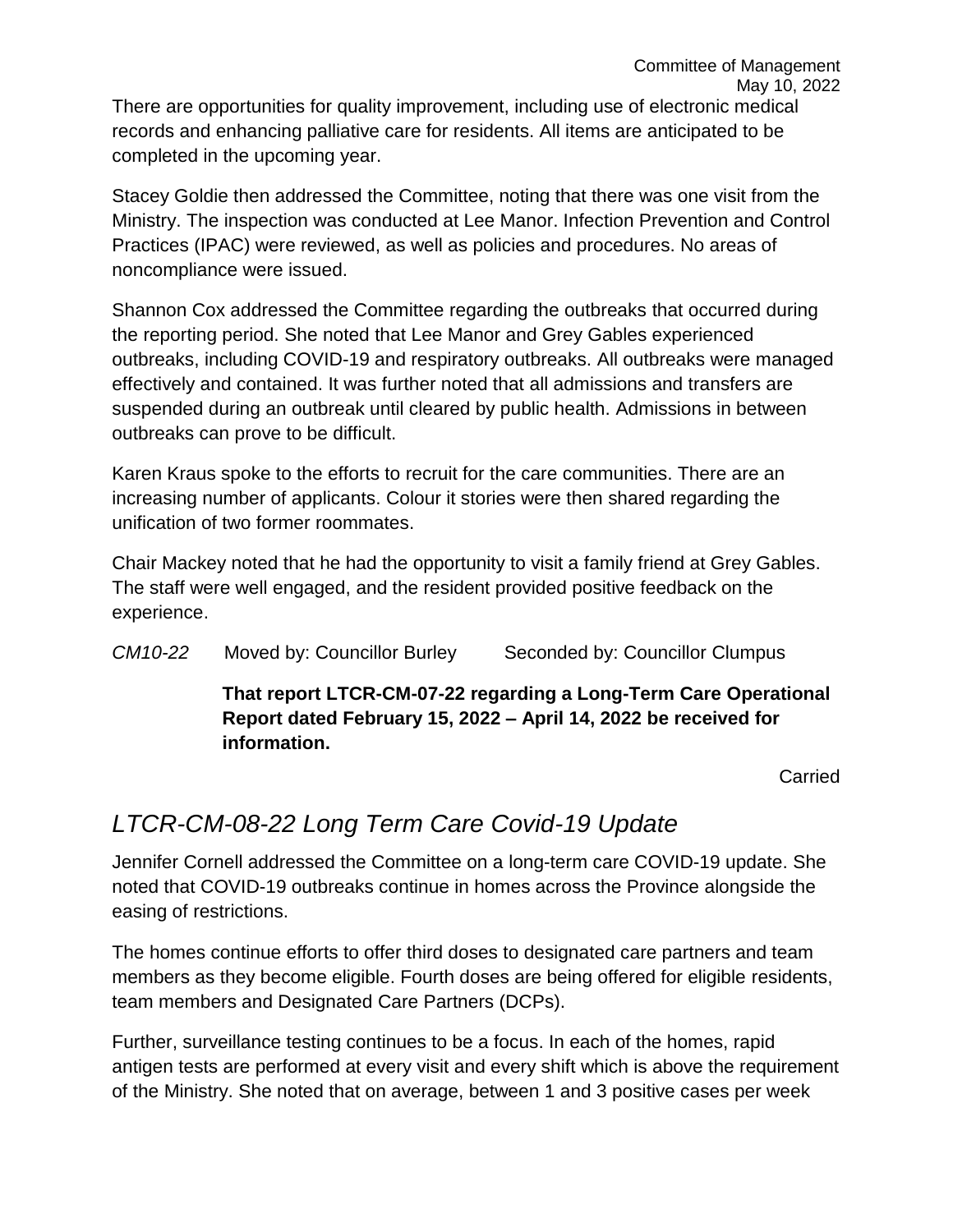Collaborative partnerships were outlined.

Recovery and wellness for staff is being promoted. She spoke to the activities being undertaken in this regard.

Questions were addressed from the Committee regarding legislative and policy changes and projections for retirement and staffing.

*CM11-22* Moved by: Councillor Woodbury Seconded by: Councillor Clumpus

#### **That Report LTCR-CM-08-22 regarding a long-term care COVID-19 status update be received for information.**

Carried

# LTCR-CM-10-22 Fixing Long Term Care Act

Jennifer Cornell presented the above noted report. The legislation is a transformation for the positive.

She noted that the new act came into effect April 11, 2022. It seeks to ensure every resident experiences the best possible quality of life, supported by safe and high-quality care. Actions are prioritized in three broad areas: staffing and care, accountability, enforcement, and transparency and building modern, safe and comfortable homes for seniors.

The new regulation supports accountability by setting criteria, expanding whistleblower protection, enhancing screening measures for all staff, volunteers and members of committee of management. Further, improvements to resident safety, wellbeing and quality of life have been incorporated. Resident experiences including more choice around menu planning are contemplated in the legislation.

She spoke to the overview of new and updated tools including remedied noncompliance, written notifications, compliance orders, administrative monetary penalties, increased fines for offences, investigations, license suspension.

Staff will be ensuring the policy updates and implementation put residents first. The teams continue to focus on fundamentals, and working with departmental teams on quality improvement activities and operational planning.

Questions and comments were addressed regarding the risk of the new regulations and the focus on deadlines. Jennifer Cornell noted that when the focus is on meeting the deadlines, the resident experience is not given enough attention. The goal is to provide